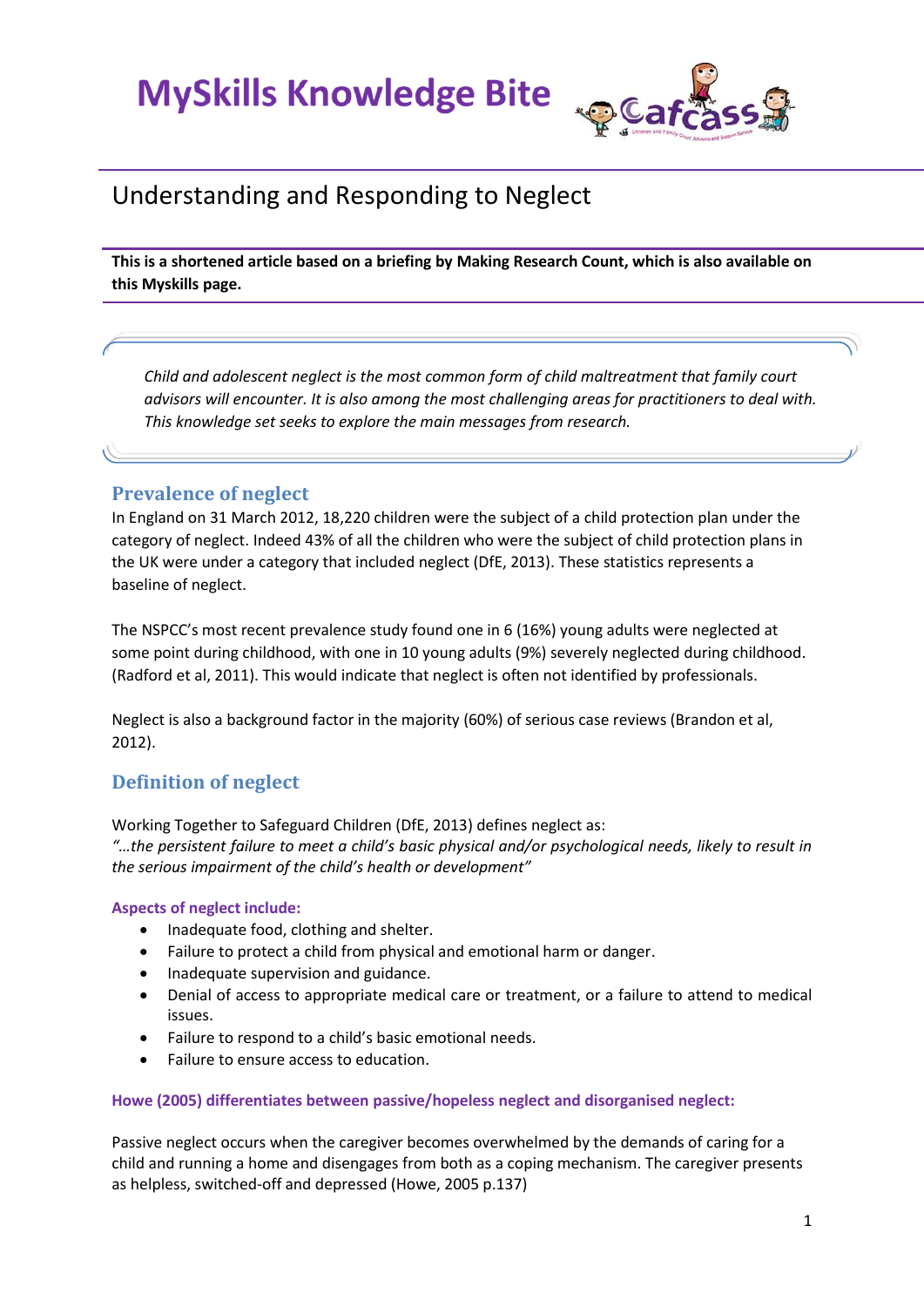

Disorganised neglect occurs when caregivers lurch from one crisis to another and children receive an inconsistent level of care, which can depend on how the caregiver is feeling at a given moment. There is no link between the child's needs and the caregiver's response (Howe, 2005; p. 119)

#### **Neglect and the role of resilience**

Children appear to cope very differently with neglect, with some appearing to show clear and visible signs of harm while others appearing to cope relatively unscathed. The variable appears to be the level of resilience in the child (Gilligan, 2009; Blewett et al, 2011) or as some authors prefer to describe "protective factors" (Cicchetti, 2013). However, survival can be misread for resilience. In other words, just because a child appears to be superficially intact does not mean that they are not experiencing significant stress and instability in their lives, which has long term implications for their emotional development. Also, neglect is a process and very often not simply an incident or series of incidents. Rather it is the cumulative impact of what can appear less serious issues that inflict long term harm (Stevenson, 2008).

#### **The impact of neglect on children and young people:**

- Faltering growth (if there are no organic factors).
- Exacerbation of existing medical conditions.
- Incontinence. Some neglected children are so used to not being cleaned up that they do not even notice when they have wet or soiled themselves.
- Skin conditions such as scabies or ringworm which are left untreated.
- Infections where injuries are left untreated.
- Dental problems**,** caused by an absence of dental care, poor oral hygiene or an unhealthy diet.
- Injuries from accidents caused by a lack of parental supervision.
- Poor educational outcomes when parents have taken no interest in their child's education.
- Emotional and social development. Many neglected children experience a lack of love and care from their parents and carers. This can lead to emotional difficulties that impact on many aspects of a child's life including at school, their relationships with other children and adults, having long term implications for their future relationships as adults.
- Mental health problems, including post-traumatic stress disorder, anxiety and depression and memory impairments.
- Low self-esteem and self-image.

#### **The impact of adolescent neglect:**

- In 2012 10,800 young people aged 10-17 were the subject of a child protection plan. Neglect is the most common category for adolescents and is the most prevalent form of maltreatment within the family (NSPCC, 2012).
- Brandon et al (2012) have highlighted how serious this maltreatment can be with a quarter of serious case reviews being undertaken in relation to adolescents.
- Neglected adolescents can be particularly vulnerable to sexual exploitation, running away, self-harm and problematic substance misuse.

#### **Parental/caregiver difficulties associated with neglect:**

On their own, these difficulties are not necessarily indicators of neglect. However, there is a relationship between a combination of these factors and increased likelihood of neglect:

- Parental mental health problems
- Parental substance misuse
- Domestic abuse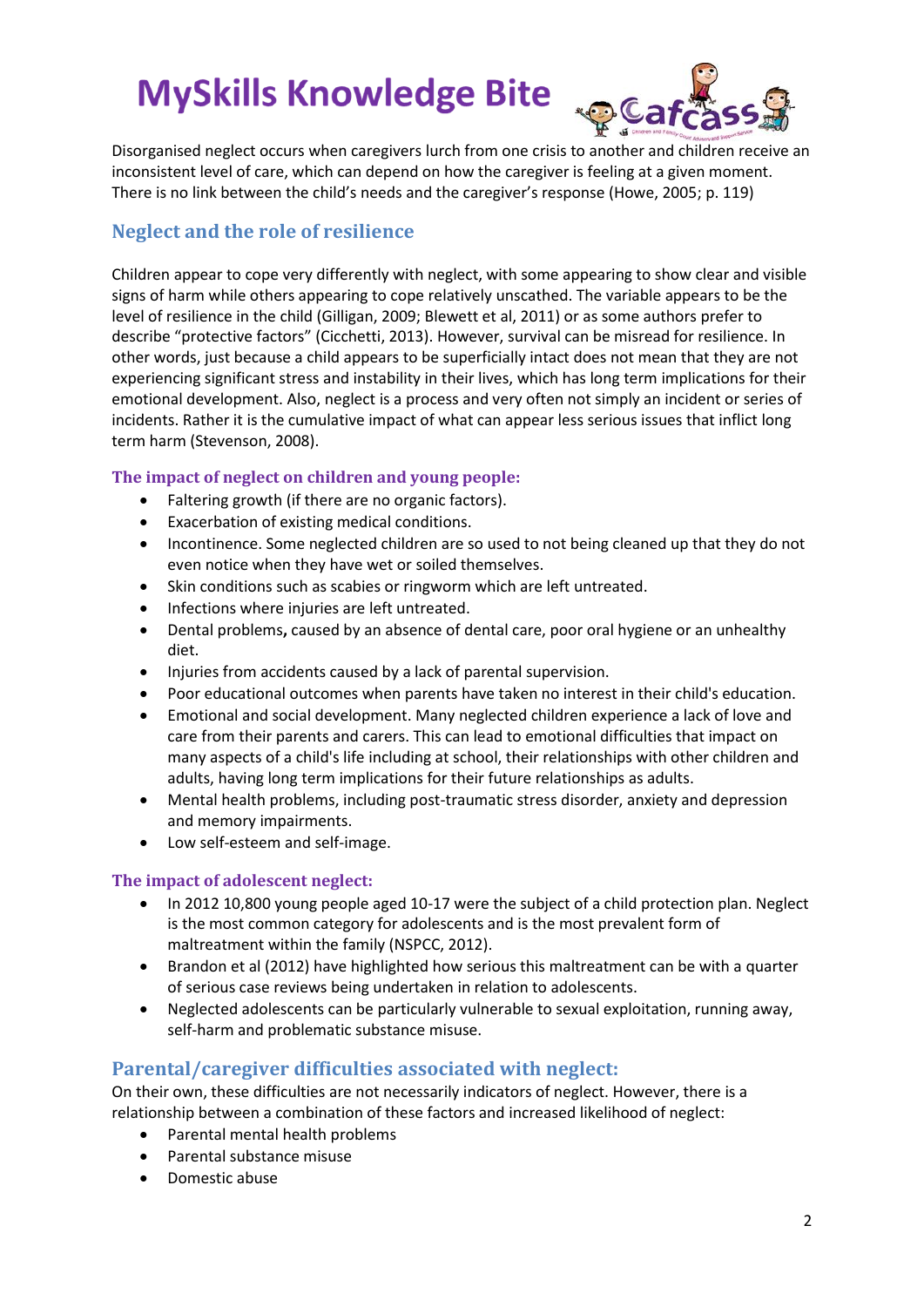

Parents with learning disabilities

In addition, Brandon et al (2009) identified some common themes in the social histories of mothers of children who had been subject of serious case reviews:

- A history of emotional and/or physical neglect, with their own mother (the child's grandmother) being unable to offer reasonable mothering.
- Caregiving by mothers (or other carers) who were mentally and/or physically ill and either failed to seek, or accept or receive effective treatment.
- The mother's father (the child's grandfather) is rarely mentioned.
- Periods of time in local authority care or in the care of relatives.
- Frequent house moves or moves at key times, for example after a death, causing a lack of continuity.
- Concerns about or documented instances of sexual abuse and/or sexual exploitation.
- Leaving home early, in their teens, and evidence of early sexual relationships.
- Multiple pregnancies (4 -11) with many losses due to termination, miscarriage, adoption, a child or children being cared for by a relative etc.
- Strong ambivalence to helping agencies.
- Often 'survival' despite appalling early history and without external support.

In relation to fathers, they are often absent in the assessment and management of cases of neglect. What is known about the profile of the fathers is that they are similar to the mothers, although involvement with the criminal justice system features more strongly (Brandon et al, 2009).

#### **Practice challenges in relation to neglect**

**The continuum of neglect. Davies and Ward (2012) argue that neglect is especially challenging as unlike sexual or physical abuse it lies on the continuum of normative parenting. Identifying when a case meets the threshold for being classified as neglect is therefore not always straightforward and requires careful professional judgment that focuses on the lived experience of the child or young person.**

**Thresholds. Horwath (2007) reports that many cases of neglect fluctuate in their severity only periodically meeting the threshold for intervention. This means that in retrospect many of these cases can be seen to drift and cumulative effect in terms of harm of low level but persistent neglect can be missed.**

**Keeping a focus on the child. Practitioners can get caught up in procedural matters and lose focus of the child(ren) in the case. Daniel et al (2011) argue that that this is exacerbated as children who are neglected tend not to** *ask* **for help.**

**The importance of holistic assessments. Signs of Safety (2010) has become an influential model in England for making sense of this dynamic. However no single assessment model can substitute for a sophisticated analysis and thorough assessment that takes into account the developmental needs of the child and family and environmental factors.** 

**Multi-disciplinary work. In both the assessment process and when services are provided Broadhurst et al (2010) warn against how poor coordination and communication between agencies can undermine the work of the professional system. Differing perceptions of**